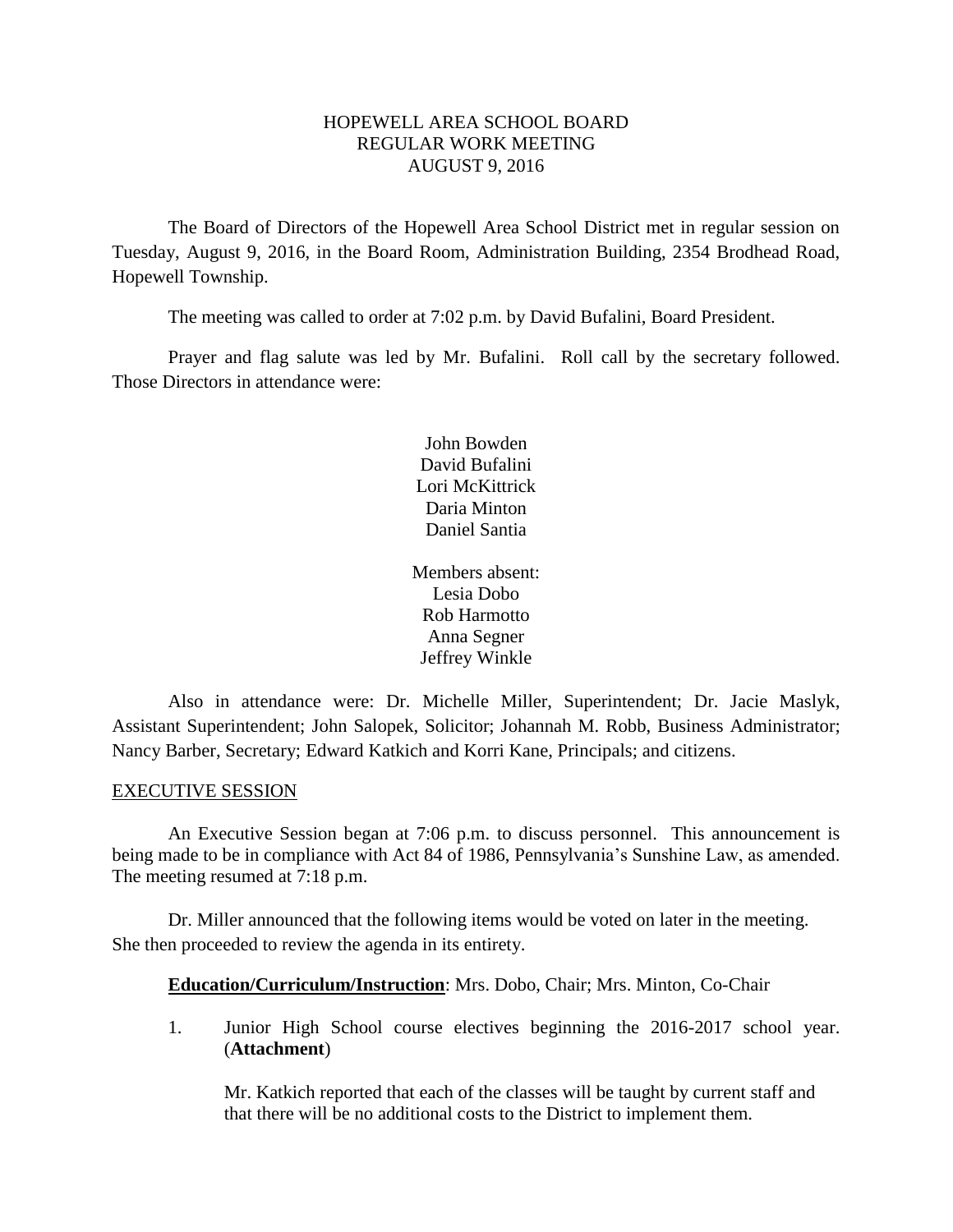**Personnel**: Mr. Harmotto, Chair; Mrs. Segner, Co-Chair

- 1. Employment of Sarah Homyk, learning support teacher at Margaret Ross Elementary School at step 1 of the master's scale, effective August 22, 2016.
- 2. Request of Terri Owczarzak for a medical sabbatical leave for the 2016-2017 school year.
- 3. Temporary employment of Carly J. Lewandowski, as a long-term substitute speech teacher, effective August 22, 2016 at a daily rate of \$85 per day.
- 4. Temporary employment of Jesse Reese, as a long-term substitute art teacher, for the 2016-2017 school year, effective August 22, 2016 at a rate of \$85 per day.

Dr. Miller said that the following items would be voted on during the August 23, 2016 Business Meeting.

## **Education/Curriculum/Instruction**

- 1. 2016-2017 School Picnic at Kennywood on June 14, 2017.
- 2. Appointment of the following:
	- a. Dr. Moka as District Physician \$10 per exam;
	- b. Optometric Care as District Vision Examiner \$3.25 per exam; and
	- c. Dr. Timothy Ungarean to provide dental exams \$5 per exam.
- 3. Agreement with Interactive Story Adventures, LLC to provide supplemental STEM curriculum and associated programs for kindergarten students beginning the 2016-2017 school year.
- 4. List of Senior High Club & Activity Sponsors for the 2016-2017 School Year.
- 5. List of Junior High Club & Activity Sponsors for the 2016-2017 School Year.

## **Athletics**:

1. Request from Hopewell Vikings Football Boosters for Kenny Ross Toyota-Scion to display two new automobiles within Tony Dorsett Stadium during home football games during the 2016 football season.

## **Buildings and Grounds**

Dr. Miller gave an update of the High School Auditorium project.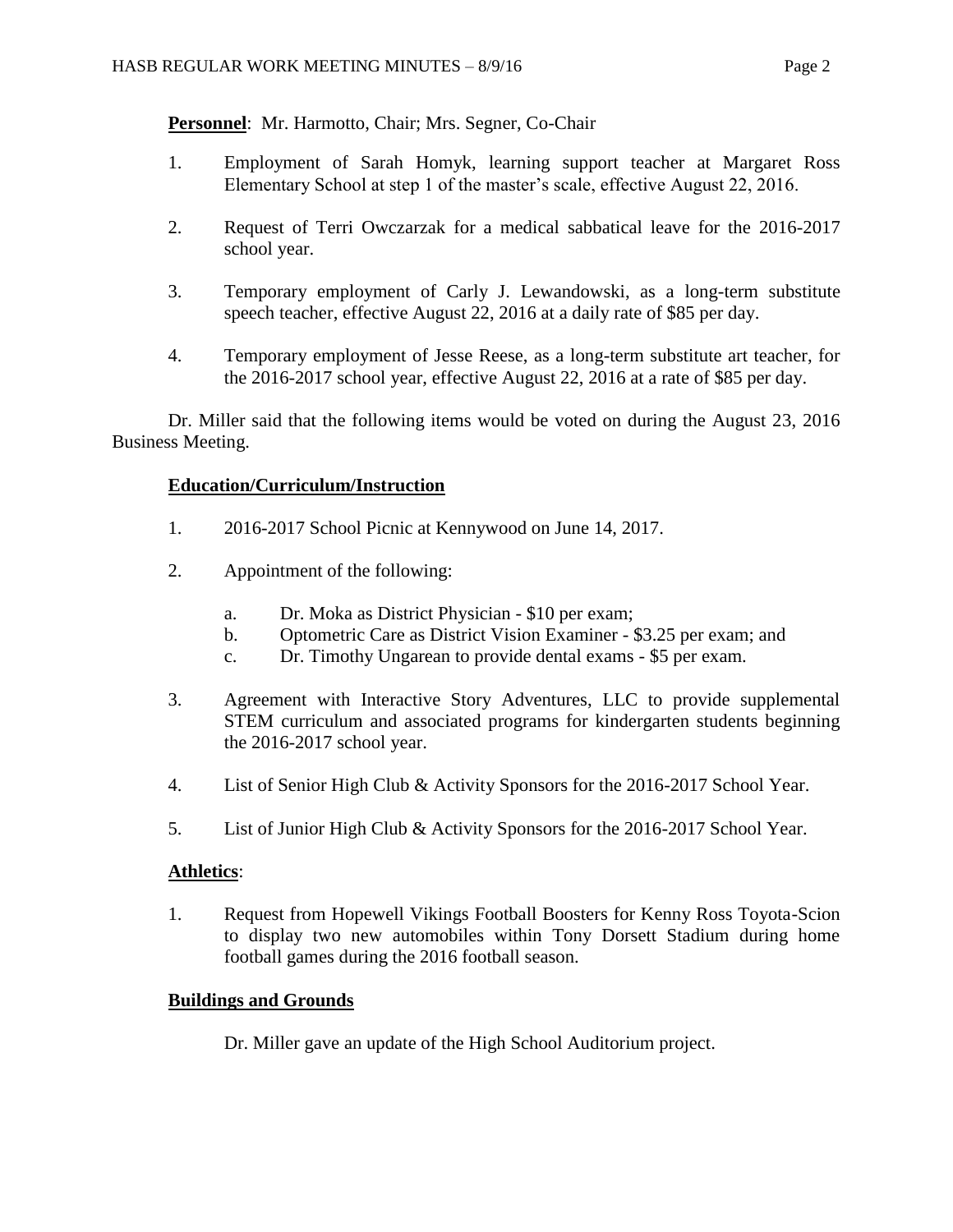# **Legislative:**

- 1. Candidates for PSBA election of officers:
	- a. President-elect: Michael Faccinetto
	- b. Vice President: David Hutchinson
	- c. PSBA Insurance Trust: William LaCoff, Kathy Swope, Mark Miller, Marianne Neel, Michael Faccinetto

# **Personnel**

- 1. Substitute personnel rosters.
- 2. Realignment of football coaches and salaries.

| <b>Head Coach</b>         | Mark Washington     | \$10,310.00 |
|---------------------------|---------------------|-------------|
| $1st$ Assistant           | Keith Humphries     | \$4,900.00  |
| $2nd$ Assistant           | Zack Heyward        | \$4,600.00  |
| $3rd$ Assistant           | Lynwood Alford      | \$4,500.00  |
| 4 <sup>th</sup> Assistant | Dan Hilton          | \$4,200.00  |
| 5 <sup>th</sup> Assistant | Jeremy Martini      | \$4,000.00  |
| $6th$ Assistant           | Sean Veights        | \$4,000.00  |
| 7 <sup>th</sup> Assistant | Jeff Kelly          | \$3,700.00  |
| 8 <sup>th</sup> Assistant | Dayne Smith         | \$3,100.00  |
| 9 <sup>th</sup> Assistant | Dominique Henderson | \$3,100.00  |
| Volunteer                 | <b>Bob Cromer</b>   | \$0         |
| Volunteer                 | Paul Mann           | \$0         |
| Volunteer                 | John Lord           | \$0         |
| Volunteer                 | <b>Ron Weaver</b>   | \$0         |
|                           |                     |             |

TOTAL \$46,410.00

## **Transportation**:

1. Sell the following vehicles at the 422 Auction:

| -а. | Bus $#4$ – International - VIN# | 4DRBRABN84B958306 |
|-----|---------------------------------|-------------------|
| h.  | Bus $#6$ – International - VIN# | 4DRBRABN14B958308 |
| C.  | Bus $#8$ – Blue Bird - VIN#     | 1BAKBCKA67F246966 |

# **Visitors**

No visitors wished to address the Board.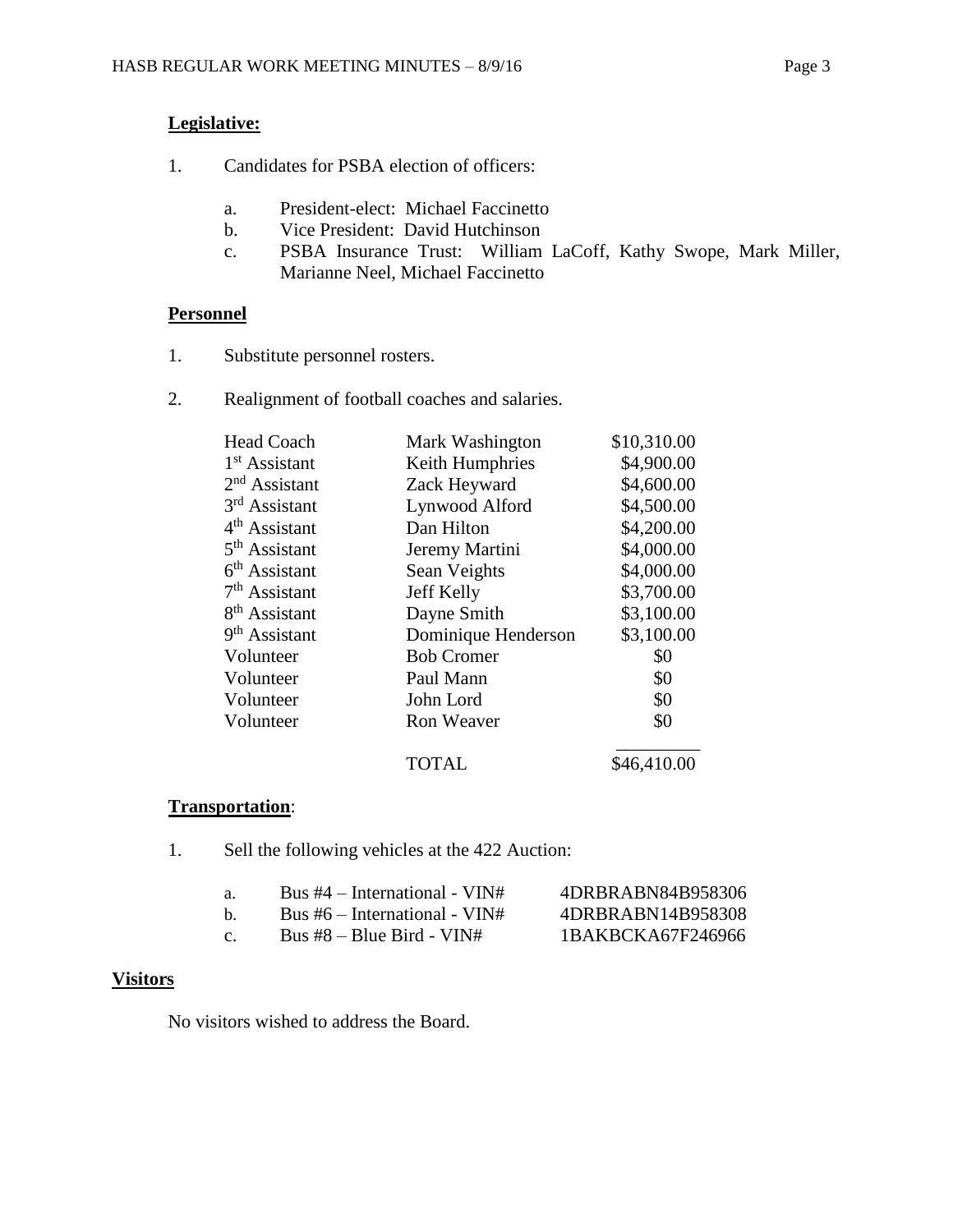At this point in the meeting, Mr. Bufalini returned to Education/Curriculum and Instruction.

### **Education/Curriculum/Instruction by Mrs. Minton, Co-Chair**

#### MOTION #1

By Daria Minton, seconded by Dan Santia, to approve Junior High School course electives beginning the 2016-2017 school year. See Attachment. MOTION carried unanimously by an affirmative vote of all Directors in attendance.

#### **Personnel by Ms. McKittrick**

## MOTION #2

By Lori McKittrick, seconded by John Bowden, to approve the employment of Sarah Hoymk, learning support teacher at Margaret Ross Elementary School at step 1 of the master's scale, effective August 22, 2016. MOTION carried unanimously by an affirmative roll call vote of all Directors in attendance.

#### MOTION #3

By Lori McKittrick, seconded by Dan Santia, to approve the request of Terri Owczarzak for a medical sabbatical leave for the 2016-2017 school year. MOTION carried unanimously by an affirmative vote of all Directors in attendance.

### MOTION #4

By Lori McKittrick, seconded by Daria Minton, to approve the temporary employment of Carly J. Lewandowski, as a long-term substitute speech teacher, effective August 22, 2016, at a daily rate of \$85 per day. MOTION carried unanimously by an affirmative vote of all Directors in attendance.

#### MOTION #5

By Lori McKittrick, seconded by John Bowden, to approve the temporary employment of Jesse Reese, as a long-term substitute art teacher for the 2016-2017 school year, effective August 22, 2016 at a daily rate of \$85 per day. MOTION carried unanimously by an affirmative vote of all Directors in attendance.